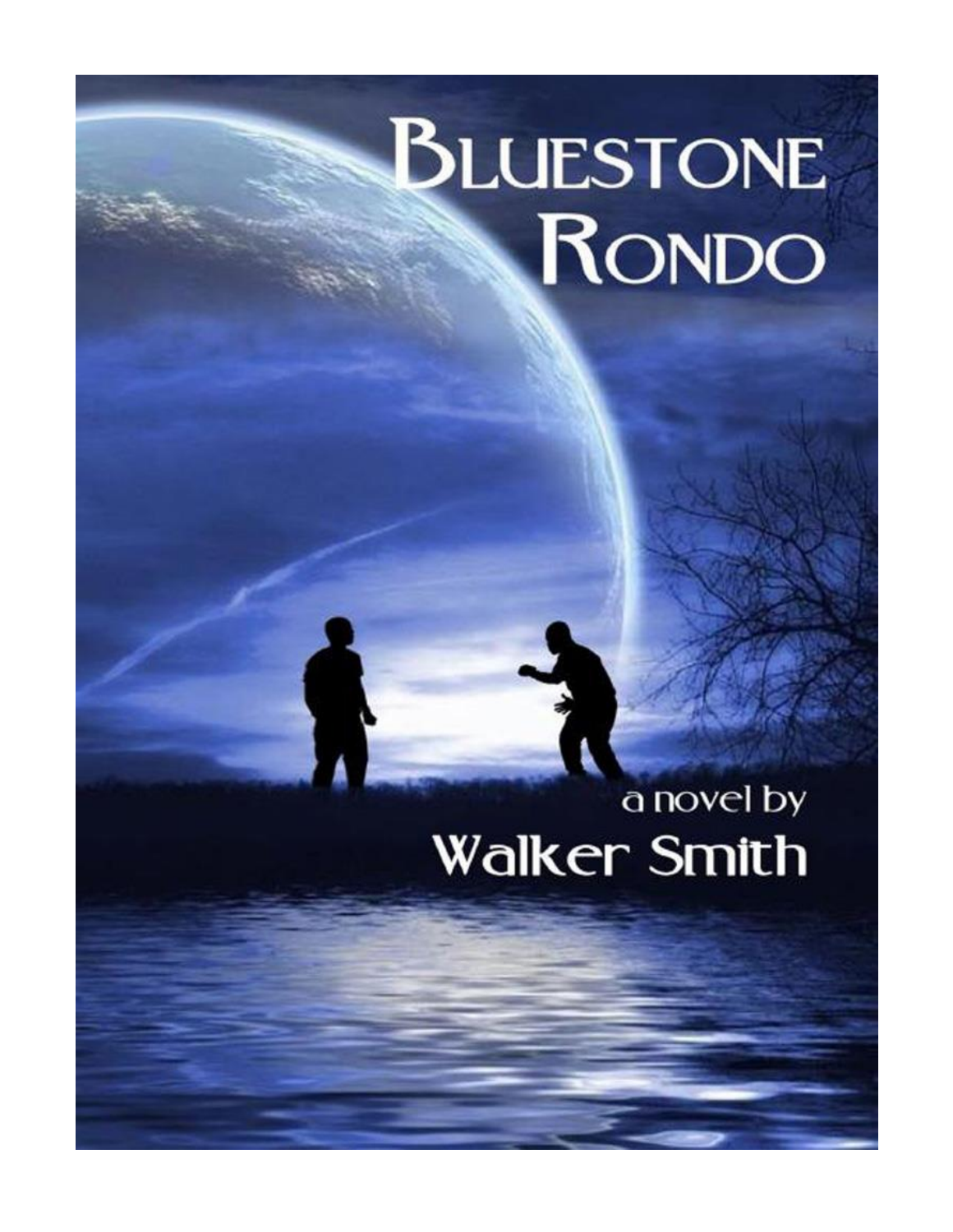*BLUESTONE RONDO* Copyright © 2012, 2014 by Walker Smith Published by Sonata Books, LLC

All rights reserved. No part of this book may be reproduced (except for inclusion in reviews), disseminated or utilized in any form or by any means, electronic or mechanical, including photocopying, recording, or in any information storage and retrieval system, or the Internet/ World Wide Web without written permission from the author or publisher.

For further information, you may contact the author at:

walkersmithbooks.com

or by email:

*walkersmithbooks@gmail.com*

*Cover concept/design* Walker Smith, David Williams, and Jerome Anthony Davis

Printed in the United States of America

*BLUESTONE RONDO* ISBN 978-0-9904996-1-9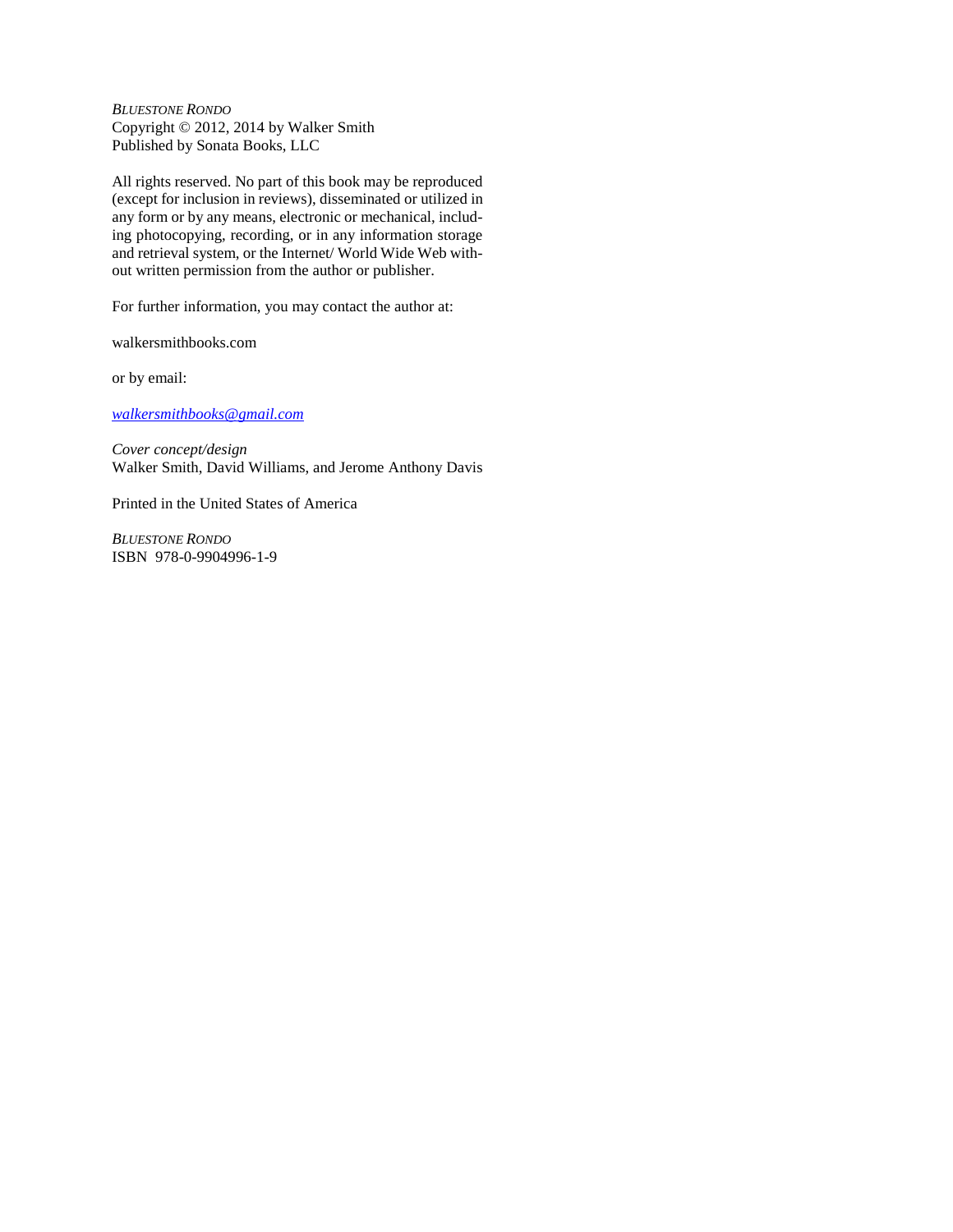## **Chapter 5**

In the six days following his birthday Joe saw his brother twice. He had no idea where Calvin was spending his time and didn't care. When he got home from school that Thursday, he heard the radio warming up, but no one was around. "Mama?" he called. "Where are you?"

"Out back," she answered. "Bringin' in this laundry so I can start ironin' yo' shirt, baby." Joe met her at the back door as she came in. "Now, how'd you know I needed that shirt?"

"It's yo' favorite, ain't it?" she said, spreading out the shirt on the ironing board. "I figured you'd be wantin' it for choir practice tonight. What time you leavin' out?"

"'Bout an hour. I'm going in to wash up now."

\_\_\_\_\_\_\_\_\_\_\_\_\_\_\_\_\_\_\_\_\_\_\_\_\_\_\_\_\_\_\_\_\_\_\_\_\_\_\_\_\_

A few minutes later Joe came out of the bathroom, but stopped when he saw his mother. She was standing at the ironing board, just as he had left her, but there were dark clouds of steam rising from his badly scorched shirt, and his mother's shoulders were slumped and shaking. He ran over to retrieve the iron, and saw that she was sobbing. "Mama! What's wrong?"

Leah just shook her head and stared at the radio. The announcer was in the middle of a news bulletin, and his voice cracked with emotion: … *I repeat, President Roosevelt is dead.*

≈∞≈

It was dark when Joe heard the front door slam. He was sitting at the table eating soup and didn't look up. He recognized his brother's heavy steps.

"Where Mama at?" Calvin said in his usual belligerent tone.

"In her room," Joe said. "But don't go in there right now."

"Why not? I got sump'm to tell her and I wanna get the shit over with."

"Didn't you hear the news about the President dying today?"

Calvin looked at Joe with an expression of genuine shock. "Nah. Roosevelt's *dead*?"

"It's true, and Mama's been crying all day. So whatever you have to tell her can wait."

Calvin dropped into a chair and stared out the kitchen window. "Roosevelt was her hero."

"He sure was. I can't believe he's dead. He's the only President I can even remember."

"Well, what happened to him?" Calvin asked softly. "And why ain't the radio on?"

Joe shook his head. "I turned it off. It was breaking her heart."

Leah walked in just then, staring at Calvin with red eyes. "What'chu got to tell me, boy?" Calvin squirmed in his chair. "Nothin', Mama. It can wait."

She sighed and leaned against the wall. "I'ma ask you again. What'chu got to tell me?"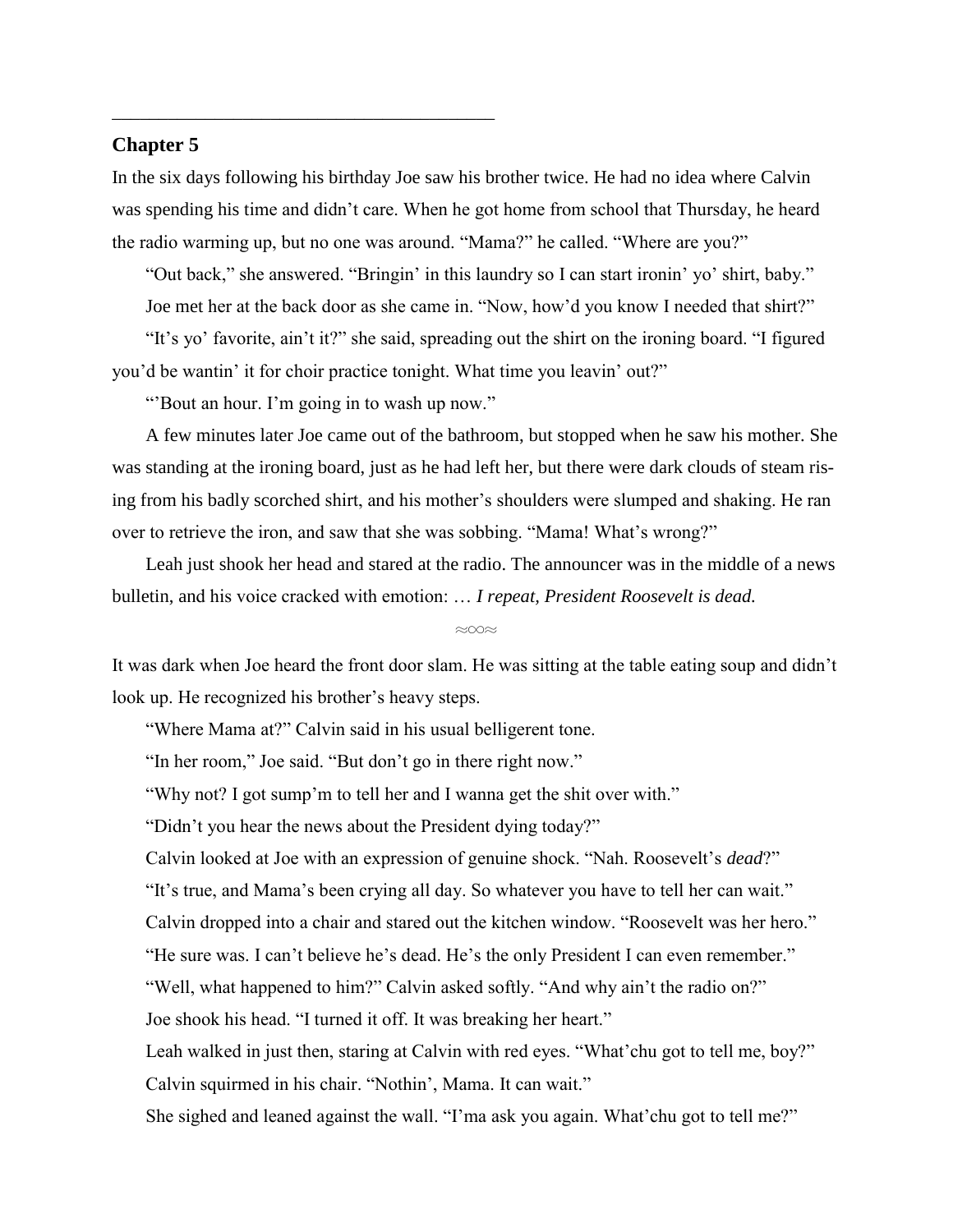He looked at the floor. "You ain't gonna like it."

"Boy! I ain't got no patience now!"

"It's just—I ain't gon' graduate, Mama. Joe is, but not me." He saw her quick tears and groaned. "Aww, come on, Mama. I'll graduate next year is all."

"No, you won't," Joe muttered.

"Shut up," Calvin hissed.

Leah started to say something, but then just shook her head and walked out without a word.

≈∞≈

Joe's graduation was bearing down on Calvin with an inescapable pressure. Letters from family members began to arrive, and Leah was planning a big meal. Each time the subject came up, Calvin fought her to a draw about not going, but her tears finally defeated him.

When the day came, Calvin reluctantly put on his best Sunday pants, shirt, and necktie. As he waited outside, all he could think about was *Angels With Dirty Faces* and Jimmy Cagney's long walk down that dark hallway to the electric chair.

The graduation ceremony bored Calvin to sleep until he felt his mother's elbow jabbing him awake. When it was over, visiting family members and Joe's friends headed back to the Bailey house. Uncle Cyrus had traveled from Baton Rouge with his own stash of liquor, a phonograph, and a stack of records. Judging from the number of times he played it, "Minnie the Moocher" was his favorite. With Cab Calloway's voice grating on everyone's nerves, Joe basked in the praises of the uncles, who called him "graduation man" and patted him on the back. Calvin was left to the sympathy of the bosomy aunts, with their smothering hugs and comments about trying harder next year. He finally ducked into a corner and watched the minutes drag on the clock. At 10:05, Uncle Cyrus drowned out a chorus of groans with a drunken roar. "*Got*damn! I done tol' y'all I seent Cab Calloway at the Renaissance Ballroom back in '33, ain't I? Up in Harlem, beautiful Harlem! Thash my lady!… Hey, Leah! Come on an' dance with ol' Cyrus one time!"

"No! And sit down, ya drunk fool!"

"Come on now, Leah! Bus' out another bottle and les' all us' chillun git *blind!*" Calvin closed his eyes. *Time to go.*

The last thing he heard as he left was Uncle Cyrus's off-key chorus of hi-de-hi-de-hos.

He headed toward Highway 61, feeling the need to run. Clawing at his necktie, he ripped off his shirt and bunched it up in his fist. *Faster*. A moment before, the night breeze had felt cool, but now he was burning up and running faster than he had ever run before. In his head he could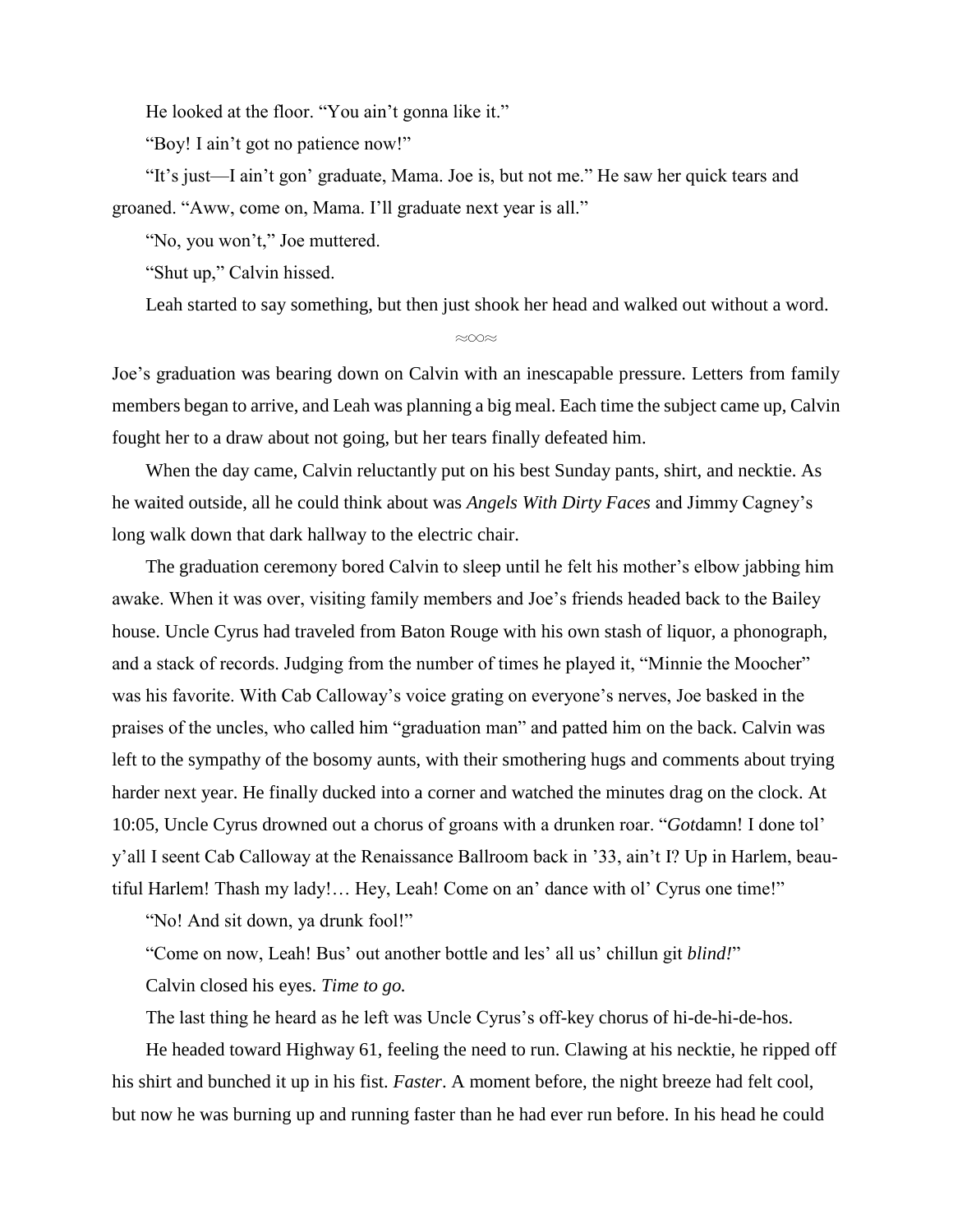hear voices murmuring in a rapid, discordant cadence that grew to a steady roar. Then he saw a figure up ahead at the railroad crossing, and stopped so abruptly he nearly fell. As he regained his footing, he saw who it was.

Joe. Grinning, girlfriend-stealing Joe. Graduation man.

"Hey, Calvin. What are you doin' out here?"

Calvin stared at his brother's untroubled smile. He was surprised to see Joe strolling closer to him, like an unwitting bug into a spider's web. The voice in Calvin's head was laughing like a cold-blooded thrill killer: *Better back up, Joe.*

"I slipped out around nine," Joe was saying. "Couldn't take any more of Uncle Cyrus's singing. I was gonna go see Michele, but she's still not home from Cynthia's party, and I didn't feel like goin' over there. So, uh, you never said what you're doing out here."

Calvin felt the rapid rise and fall of his chest, and continued to stare silently at his brother. Then he saw what he had been waiting for—that flicker of fear in his eyes.

Joe backed up a step and sighed heavily. "Aww, shit, Calvin… Come on, not tonight." *Should'a ran, Joe. Should'a ran for your life.*

Joe attempted to sidestep his brother. "Look, aren't you over that girl *yet?* I mean—"

Calvin was on him before he could finish his sentence. Anger and adrenaline had swirled together, eclipsing every thought but one: *Nobody's around this time.*

It took less than a minute for Joe to begin begging for his life. "Awww, God, pleeease—"

As Joe clawed at his forearms, Calvin could see the terror in his eyes. He swung harder, connected, and felt the skin on his knuckles split with the impact. When Joe fell, Calvin yanked him to his feet just for the pleasure of knocking him back down.

"Wait!" Joe screamed. "Calvin! You're killin' me! Stop—*please!*"

A solid right smacked a wheezing sound out of him, and Calvin became dizzy with an urge to finish him off. But suddenly, he was surrounded by a shock of bright headlights. Each blink of his eyes felt like thunder in his head as he peered over his shoulder at a dark-colored automobile prowling up behind him.

Joe let out a feeble sob and tried to get up. "Help me, pleazzsh! He's—killin' me!"

Calvin shoved him back down and strode over to the driver's door. Staring out at him with a horrified expression was the face of Miss Anson, his history teacher from Douglass. One of the F's responsible for his failure to graduate. Calvin leaned in menacingly and bared his teeth. "Get out'a here, bitch!" Then he lunged at her, thumping the car door with his knee.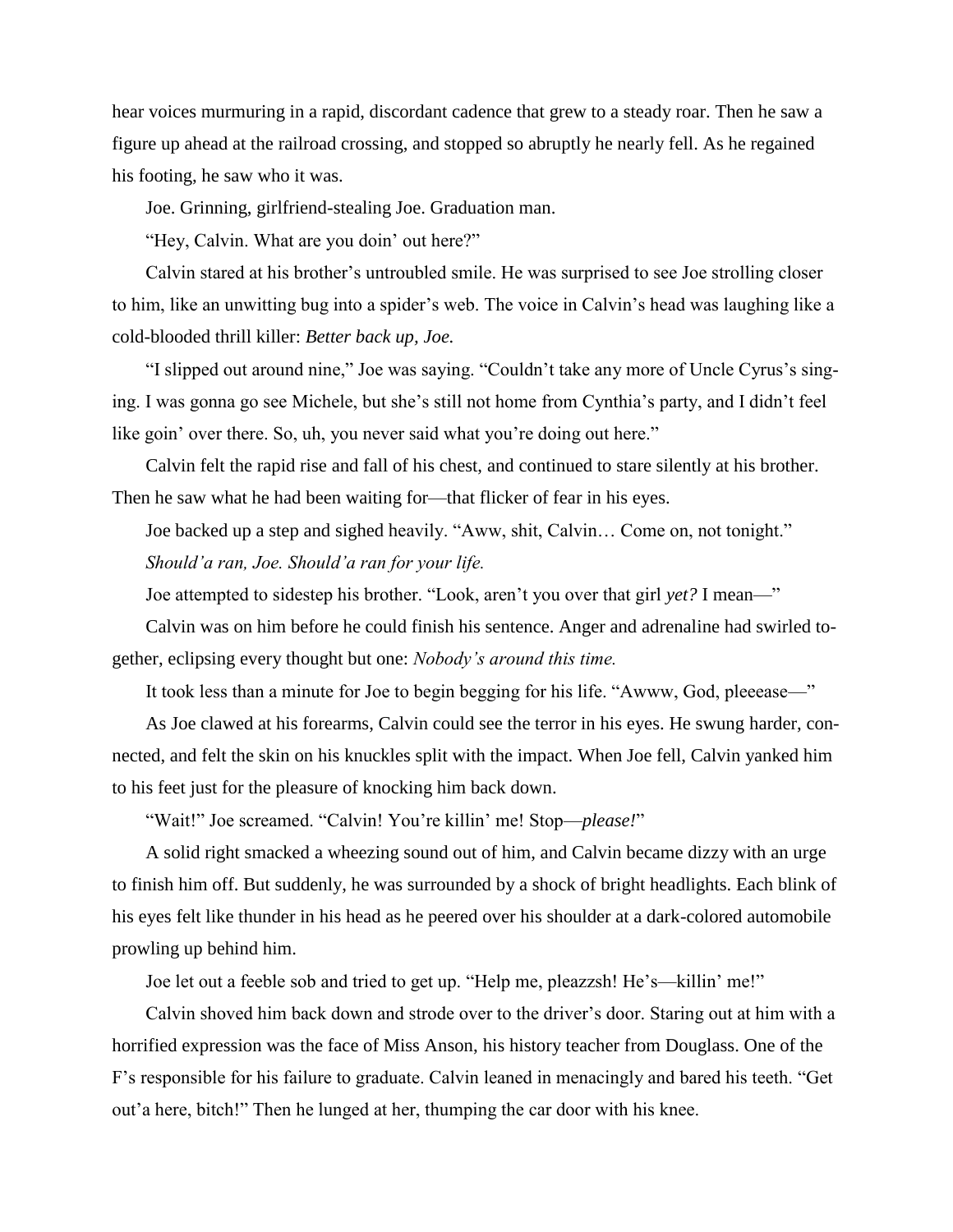Miss Anson gasped, jerked the car into reverse, and sped away with tires screeching.

"Wait!" Joe cried as he crawled toward the car. "Aww, God. Don't leave me here!"

The interruption momentarily jolted Calvin out of his rage. He blinked uncertainly at Joe, who was still struggling to crawl away. Then something glittered in the moonlight—the stone from one of the cuff links. Calvin felt his lips stretch tightly over his teeth, and he jerked Joe up by the collar. "Look at me!" he yelled. "I said *look* at me! Who got the gotdamn grin now, huh?... Hey! Wake up! This ain'tcho regular ass whuppin', Sunshine! I ain't done yet!" Snatching the cuff links from Joe's sleeves, he shoved him back down and heard a dull clunk when his head hit the tracks.

"Come on!" Calvin screamed. "Call me Mud Boy now!" He kicked Joe's leg, but there was no reaction. He stared at him for a long, still moment, and then kicked him again. Nothing. Calvin backed away slowly, and then began to run as fast as he could toward town.

By the time he got home, Calvin had lost all sense of time. The house was dark, so he crept in quietly, squinting at the clock by the moonlight from the window. But before his eyes could adjust, the kitchen light blazed on.

Leah stood there glaring at him until her gaze lowered to his bloodstained undershirt. "Oh my Gawd, Calvin!" she gasped. "You all bloodied up! What'chu gone and did now?"

"Nothin'," he snapped. "Where eb'body go?"

"They gone. And where that blood come from? Lawd, please don't let my Joe be hurt!"

Calvin felt his back teeth grinding together. "How you know this ain't *my* blood, Mama?"

Leah narrowed her eyes and gathered the collar of her robe tightly around her neck. "It ain't *never* yo' blood, Calvin. Who you been beatin' on this time? Next thing you be tellin' me is that crazy story about yo' *other* brother makin' you beat on folks, huh?"

He smirked and reached for a hunk of bread. "Mama, you must'a dreamed that. What the hell I need with another damn brother? I wish I ain't had the one I got!"

"Don't you say things like that, Calvin! Now where my Joe at?"

Calvin stuffed the bread into his mouth. "Who? Oh, you mean Graduation Man? Shoot! Ain't my job to be lookin' out for him. He grown."

Calvin refused to worry about Joe until three days had passed. Waking earlier than usual, he glanced over at his brother's bed, still made up, just as he had left it on graduation day. Gazing around the room, he tried to ignore the gnawing feeling in his gut. Above Joe's bed were his

≈∞≈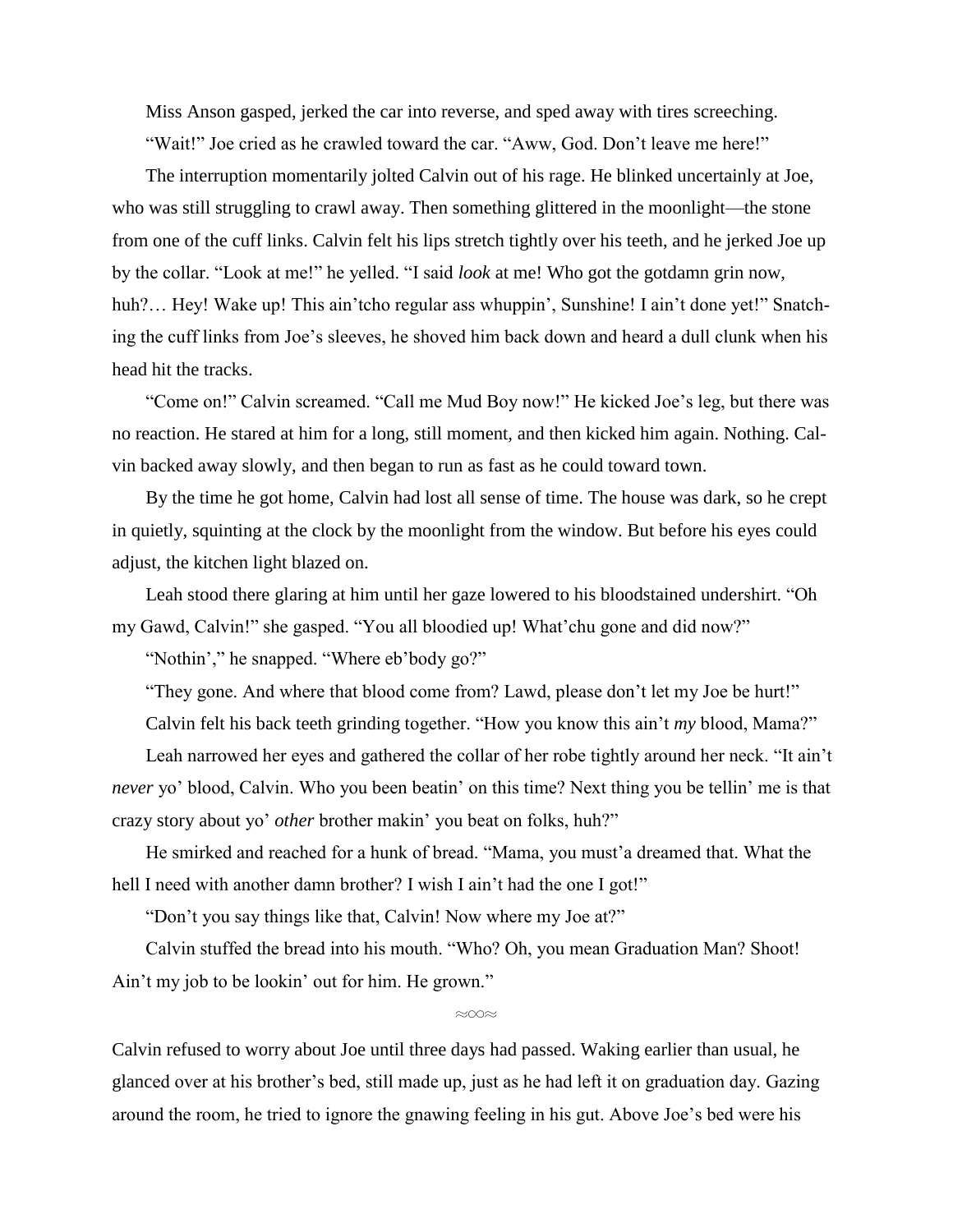tacked-up Frank Sinatra photos and articles, and the popular swimsuit pin-up of Betty Grable smiling seductively over her shoulder.

Calvin scowled. "Joe sho' do love hisself some damn white folks."

Leaning his head back, he looked up at the photos of Joe Louis and Sugar Ray Robinson that he had pinned on the wall over his own bed. He had considered hanging a pin-up of Lena Horne, but decided against it. Beauty queen or not, Lena Horne was a female, just like Michele Littlejohn, and not to be trusted. He cut his eyes at Betty Grable. "Shit. You ain't so purty."

His gaze drifted back to Joe's empty bed, and there was that digging feeling in his belly again. "Damn!" he snapped, getting up suddenly to dress. "He prob'ly jus' tryin' to worry Mama so she'll be fussin' over him when he finally brings his sorry ass back home… Shit. I'ma catch hell when Mama sees what I done to Pansy Boy's face."

He stopped buttoning his shirt when he heard his mother crying in the other room. She was usually at work at this hour. A cold shudder went through Calvin and he closed his eyes, only to see an image of Joe lying face-down on the railroad tracks. Completely still. Unconscious.

*Naw. I ain't beat him that bad—did I? But what if he—wandered off someplace and—*

A surge of panic propelled him out of his room. "Mama, how come you ain't at work?"

Leah sat down slowly. "Miz Chapman gimme the day off. She let me use her phone last night to call the police, and they comin' today. Sump'm terrible done happened to Joe."

"No, Mama, look—I was jus' leavin' out to go find him. I think I know where he is."

"You don't know where he is," she said, then gave him a cold stare. "Or maybe you do."

There was a sound outside*—*the crunch of automobile tires in the rocky dirt. Calvin touched his mother's hand. "Don't go out there, Mama... Please."

When she heard the knock, she didn't move for a moment. But finally, she placed both hands on the table and pushed herself out of the chair. "You tell 'em what you know, boy."

Calvin felt as if his feet were nailed to the floor as he watched her walk out. When she returned with two white men, he still hadn't moved. The man in front was tall and slender with slicked-back reddish hair and hooded blue eyes, and behind him was a shorter, more muscular man, who looked younger than his partner, despite his balding head.

"Mornin', Miz Bailey," the taller man said with a thick Mississippi drawl. "I'm Detective Jansen and this here's my partner Detective Masterson. This yer son?"

"Yessuh. This Calvin."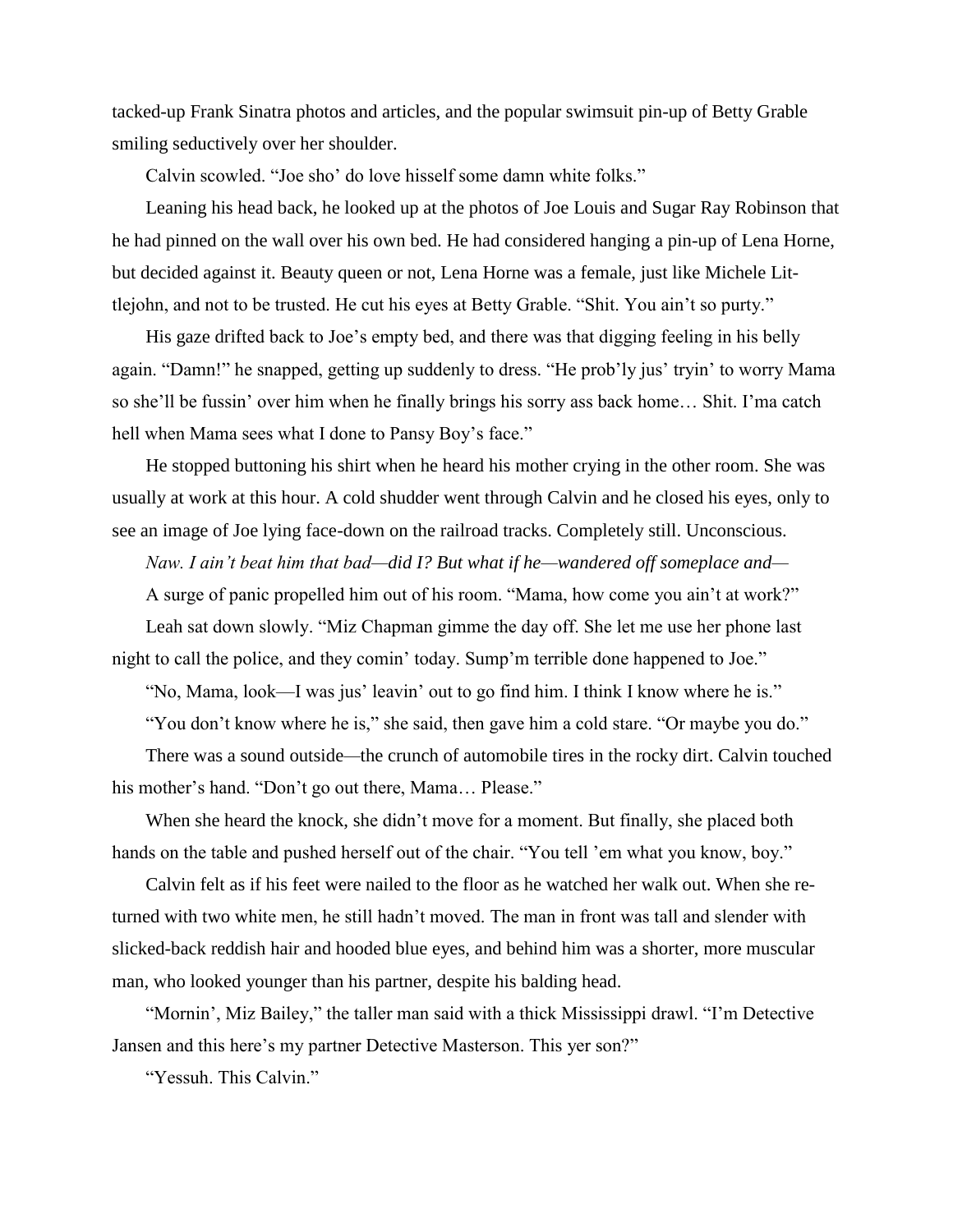Calvin could feel the detective's eyes giving him a calculating once-over. He gripped the back of a chair and tried to respond, but his mouth had dried out, so he just nodded.

Jansen tapped out a Camel and stuck it in his mouth. When he struck a match to light it, Calvin flinched, drawing all eyes to him. Jansen smiled artfully. "Why don't we all sit down?"

"I*—*got some coffee on the stove," Leah said nervously. "Can I git'cha a cup?"

Detective Masterson shook his head. "None for me, but*—*mind if I look around a little?" "No suh. That be fine."

Calvin sat down, but kept his eyes Masterson as he disappeared into the back room.

Jansen took out a notepad. "I'll take some'a that coffee, Miz Bailey*—*no cream or sugar.

Now, on the phone you said yer boy ain't been home since graduation. That right?"

"Yessuh." Leah poured the coffee into a cup and handed it to him.

"And that'd be what? 'Bout three days ago, right?"

"Y-yessuh. And my Joe ain't never stayed away that long. He a good boy."

"Mm-hmm. I'm shore he is, Miz Bailey." He leveled a pinpoint stare at Calvin as he sipped the coffee. "So, tell me, Calvin. When's the last time *you* saw yer brother?"

"Same as Mama. Graduation." He glanced quickly in the direction of his room, wondering what Masterson was doing back there.

Jansen scribbled on his pad, then dropped it carelessly on the table and looked away, giving Calvin a chance to sneak a look at what he had written:

*Son sweating on a cool morning. Scraped knuckles and arms.*

Calvin quickly hid his hands under the table, angry at his slip-up.

Jansen turned back to Leah. "Miz Bailey, did anything odd happen on graduation night?"

"Well, Calvin come in— He come in real late." She looked at the clock, then at Calvin.

*No, Mama, don't say it. Please.* 

Jansen leaned forward. "Was that strange—him comin' home so late? Was he alone?"

"Yessuh. He was alone, but he was— His shirt was—"

Calvin shifted slightly in his chair.

Leah's voice was a whisper. "Lawd, I pray you ain't did nothin', son. Please, Lawd—"

Calvin was about to pitch his hastily prepared alibi when Detective Masterson walked back into the room carrying a pair of scuffed shoes and a cigar box with the top flipped open.

Placing the shoes on the table, Masterson pointed at a bundled handkerchief in the cigar box. "Found this under a bed in that back room with these shoes. These yer shoes, Calvin?"